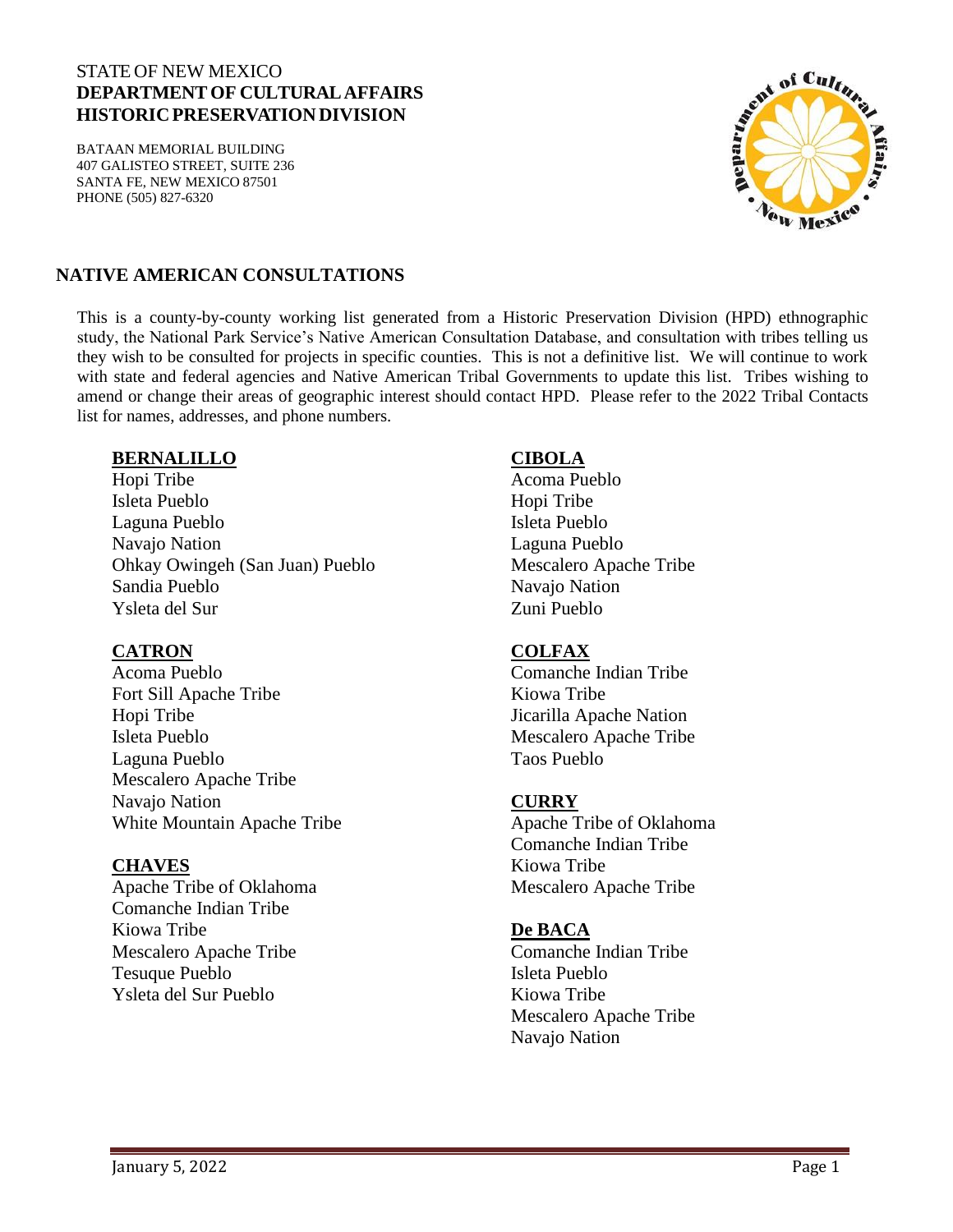#### **DONA ANA**

Comanche Indian Tribe Fort Sill Apache Tribe Isleta Pueblo Kiowa Tribe (east half of county) Mescalero Apache Tribe Navajo Nation Tesuque Pueblo White Mountain Apache Tribe Ysleta del Sur Pueblo

## **EDDY**

Comanche Indian Tribe Kiowa Tribe Mescalero Apache Tribe Tesuque Pueblo Ysleta del Sur Pueblo

# **GRANT**

Acoma Pueblo Fort Sill Apache Tribe Hopi Tribe Isleta Pueblo Mescalero Apache Tribe Navajo Nation White Mountain Apache Tribe Zuni Pueblo

# **GUADALUPE**

Comanche Indian Tribe Isleta Pueblo Jicarilla Apache Nation Kiowa Tribe Mescalero Apache Tribe Navajo Nation

### **HARDING**

Comanche Indian Tribe Jicarilla Apache Nation Kiowa Tribe Mescalero Apache Tribe

### **HIDALGO**

Fort Sill Apache Tribe Hopi Tribe Mescalero Apache Tribe White Mountain Apache Tribe

# **LEA**

Apache Tribe of Oklahoma Comanche Indian Tribe Kiowa Tribe Mescalero Apache Tribe Ysleta del Sur Pueblo

### **LINCOLN**

Comanche Indian Tribe Isleta Pueblo Kiowa Tribe Mescalero Apache Tribe White Mountain Apache Tribe Ysleta del Sur Pueblo

# **LOS ALAMOS**

Cochiti Pueblo Comanche Indian Tribe Hopi Tribe Jemez Pueblo Navajo Nation Ohkay Owingeh (San Juan) Pueblo Santa Clara Pueblo San Ildefonso Pueblo Tesuque Pueblo

# **LUNA**

Fort Sill Apache Tribe Hopi Tribe Mescalero Apache Tribe White Mountain Apache Tribe Ysleta del Sur Pueblo

### **McKINLEY**

Acoma Pueblo Hopi Tribe Isleta Pueblo Laguna Pueblo Navajo Nation Tesuque Pueblo Zuni Pueblo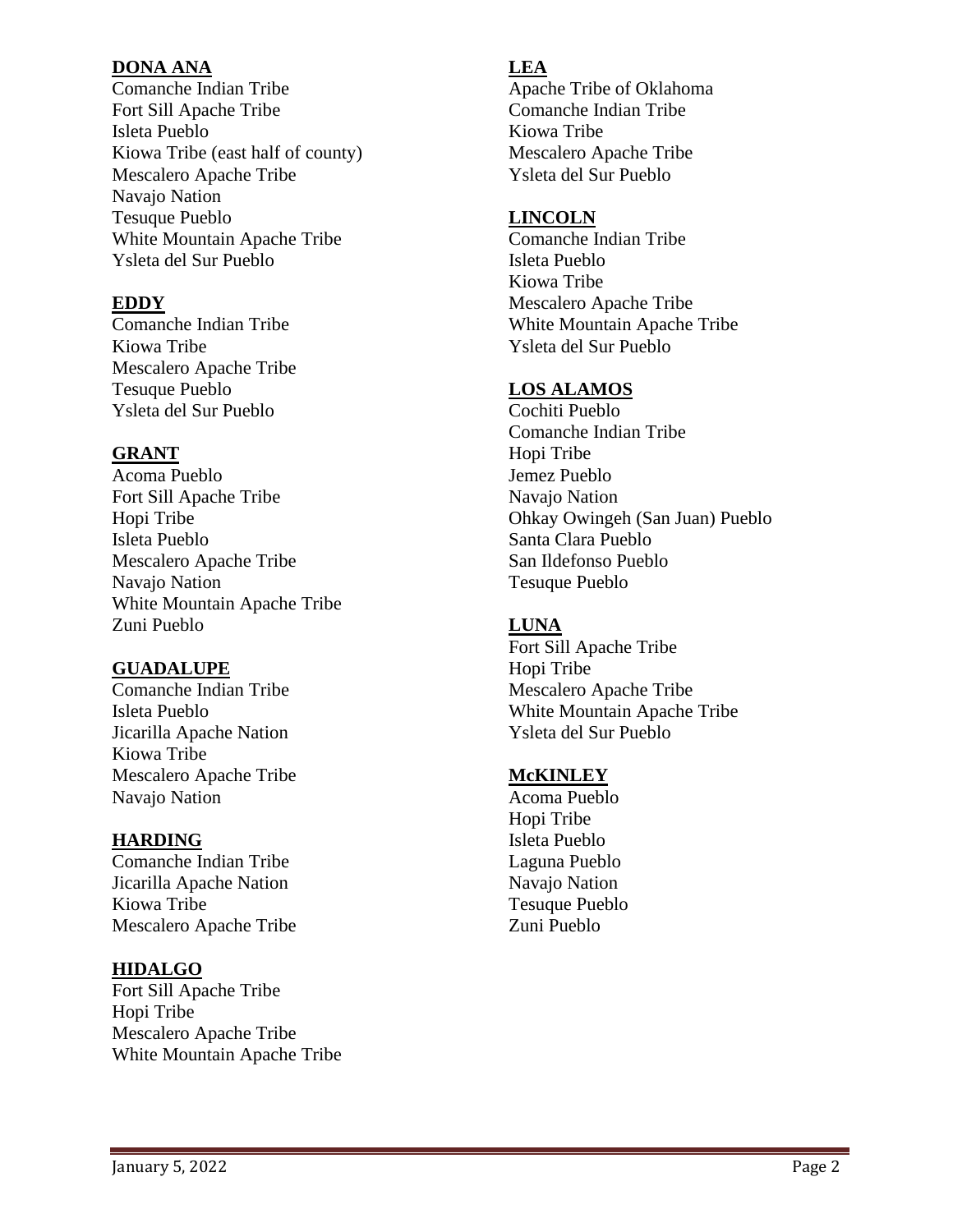### **MORA**

Comanche Indian Tribe Hopi Tribe Jicarilla Apache Nation Kiowa Tribe Mescalero Apache Tribe Navajo Nation Taos Pueblo Tesuque Pueblo

# **OTERO**

Comanche Indian Tribe Isleta Pueblo Kiowa Tribe Mescalero Apache Tribe White Mountain Apache Tribe Ysleta del Sur Pueblo

# **QUAY**

Apache Tribe of Oklahoma Comanche Indian Tribe Isleta Pueblo Jicarilla Apache Nation Kiowa Tribe Mescalero Apache Tribe Pawnee Tribe

# **RIO ARRIBA**

Comanche Indian Tribe Hopi Tribe Jicarilla Apache Nation Kiowa Tribe Navajo Nation Ohkay Owingeh (San Juan) Pueblo Picuris Pueblo Pojoaque Pueblo San Ildefonso Pueblo Santa Clara Pueblo Southern Ute Tribe Taos Pueblo Tesuque Pueblo Zia Pueblo

### **ROOSEVELT**

Apache Tribe of Oklahoma Comanche Indian Tribe Kiowa Tribe Mescalero Apache Tribe

# **SANDOVAL**

Cochiti Pueblo Comanche Nation Hopi Tribe Isleta Pueblo Jemez Pueblo Jicarilla Apache Nation Laguna Pueblo Navajo Nation Ohkay Owingeh (San Juan) Pueblo San Felipe Pueblo San Ildefonso Pueblo Sandia Pueblo Santa Ana Pueblo Santa Clara Pueblo Santo Domingo Pueblo Tesuque Pueblo Zia Pueblo

# **SAN JUAN**

Acoma Pueblo Hopi Tribe Laguna Pueblo Kiowa Tribe Navajo Nation Ohkay Owingeh (San Juan) Pueblo Southern Ute Tribe Tesuque Pueblo Ute Mountain Ute Tribe Zia Pueblo

### **SAN MIGUEL**

Apache Tribe of Oklahoma Cochiti Pueblo Comanche Indian Tribe Hopi Tribe Isleta Pueblo Jicarilla Apache Nation Jemez Pueblo Kiowa Tribe Mescalero Apache Tribe Navajo Nation Tesuque Pueblo Wichita and Affiliated Tribes Zuni Pueblo